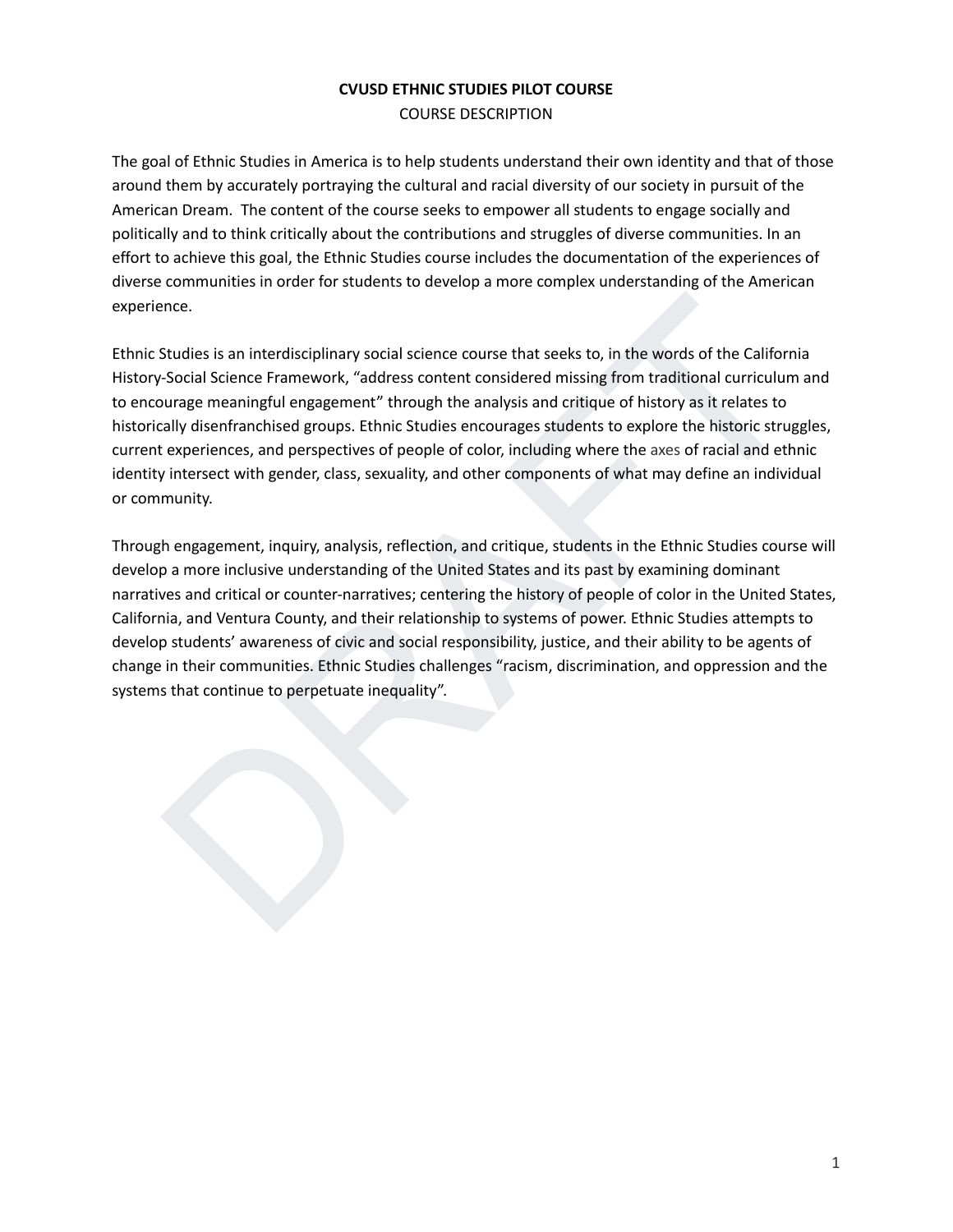#### **CVUSD ETHNIC STUDIES PILOT COURSE**

COURSE OF STUDY

#### Introduction to Ethnic Studies (Two Weeks)

The first two weeks of the course will focus on the History of Ethnic Studies and set the foundation for expectations, skills, and key vocabulary that will be needed throughout the course.

Essential Questions:

- 1. What is Ethnic Studies?
- 2. How do I show respect and participate in dialogue when I disagree with someone or something?
- 3. What is the "American Dream" and how do the different ethnic groups define it or strive for it?

Overarching Topics to Cover:

- History & Purpose of Ethnic Studies
- Skills and Expectations

Key Assignment:

- How do I show respect and participate in dialogue when I disagree with someone or something?<br>
What is the "American Dream" and how do the different ethnic groups define it or strive for it?<br>
Hing Topics to Cover:<br>
History ● Question Formulation Technique (QFT)- Students will participate in a QFT activity on Ethnic Studies by using a photo, timeline, or written document pertaining to the history of Ethnic Studies as the QFocus stimulus. This activity serves as an introduction to the course and means to develop inquiry skills.
	- o Learning Outcome: Students will analyze a source material and work collaboratively with their peers and teacher to question and predict the meaning of the source. Through this activity, students will also gain skills that will help them improve inquiry through content material
		- Facing History Curriculum (*from the SBE approved Ethnic Studies Model Curriculum*): Preparing Students for Difficult Conversations https://www.facinghistory.org/resource-library/facing-ferguson-news-literacy-di gital-age/preparing-students-difficult
		- CDE Resources for Introduction to Ethnic Studies (*from the SBE approved [Ethnic](https://www.cde.ca.gov/ci/cr/cf/esmc.asp) Studies Model Curriculum*):

https://www.cde.ca.gov/ci/cr/cf/documents/apr2021esmcch1.docx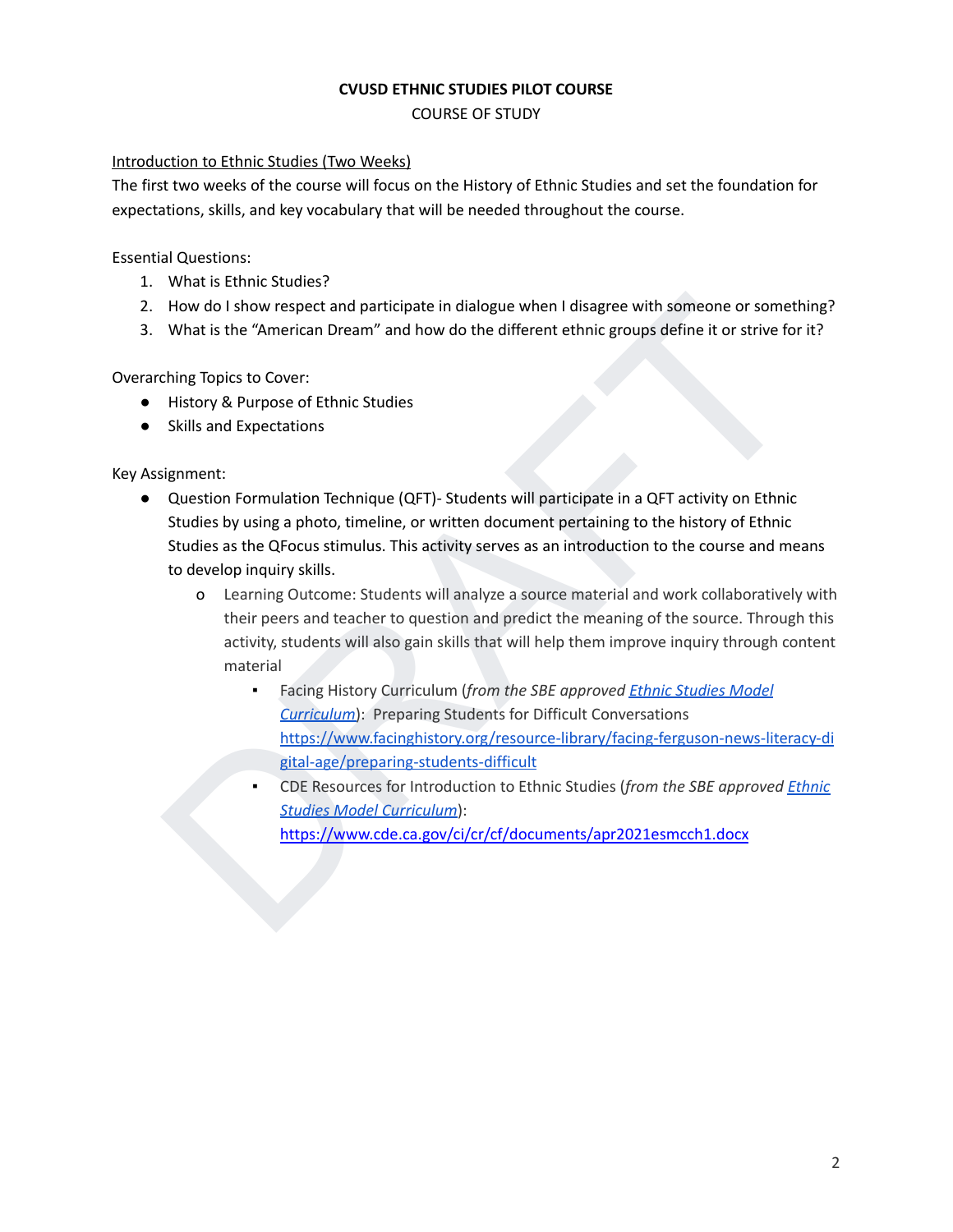# Unit One: Identity and Culture (Four weeks)

Students will examine race, ethnicity, and culture. This examination will include a discussion of "Who am I?" and "What is My Identity?". Students will explore the ways identity and history are constructed and produced in our everyday lives through community practices and media representation. Students are taught to see the ways that gender, race, sexuality, class, and nationality are created and constructed, and how they are upheld through institutions and official history and the media.

Essential Questions:

- 1. How do race, ethnicity, nationality, gender, culture, and sexual orientation shape identity?
- 2. How do internal and external factors contribute to the shaping of identity?
- 3. In what ways do race, ethnicity and culture change over time?
- 4. What role does narrative play in the history of race and identity?
- 5. What are some major accomplishments of ethnic groups throughout US History?

Overarching Topics to Cover:

- Identity and Narrative
- Race, Ethnicity, and Nationality
- Racism and Xenophobia
- Equity and Justice

- Personal Narrative Essay: Students will write a personal statement detailing how the world around them has shaped their individual identity.
	- o Learning Outcome: Students will synthesize what they have learned about Identity and Culture by applying themes to their individual lives through a written personal statement.
		- Facing History Curriculum (*from the SBE approved Ethnic Studies Model Curriculum*): https://www.facinghistory.org/resource-library/discovering-identity
		- Facing History Curriculum (*from the SBE approved Ethnic Studies Model Curriculum*): https://www.facinghistory.org/resource-libra ry/teaching-strategies/identity-charts
- How do internal and external factors contribute to the shaping of identity?<br>
In what way so race, ethnicity and culture change over time?<br>
What are some major accomplishments of ethnic groups throughout US History?<br>
What a ● Introducing Narratives: Students learn how narratives are formed about events or a people by probing the sources of narratives in two ways: identifying who the storyteller is and their personal biases; and how different storytellers have interpreted the events or people they are talking about in achieving a preconceived notion.
	- o Learning Outcome: Students will develop an understanding of how perspective and bias impacts the way accounts of events are perceived and disseminated.
		- UC Berkeley Greater Good Magazine, "How to Avoid Picking Up Prejudice from the Media" (*from the SBE approved Ethnic Studies Model [Curriculum](https://www.cde.ca.gov/ci/cr/cf/esmc.asp)*) [–https://greatergood.berkeley.edu/article/item/how\\_to\\_avoid\\_picking\\_up\\_prej](https://greatergood.berkeley.edu/article/item/how_to_avoid_picking_up_prejudice_from_media) [udice\\_from\\_media](https://greatergood.berkeley.edu/article/item/how_to_avoid_picking_up_prejudice_from_media)
		- Fairness & Accuracy in Reporting, "How to Detect Bias in News Media" (*from the SBE approved Ethnic Studies Model [Curriculum](https://www.cde.ca.gov/ci/cr/cf/esmc.asp)*)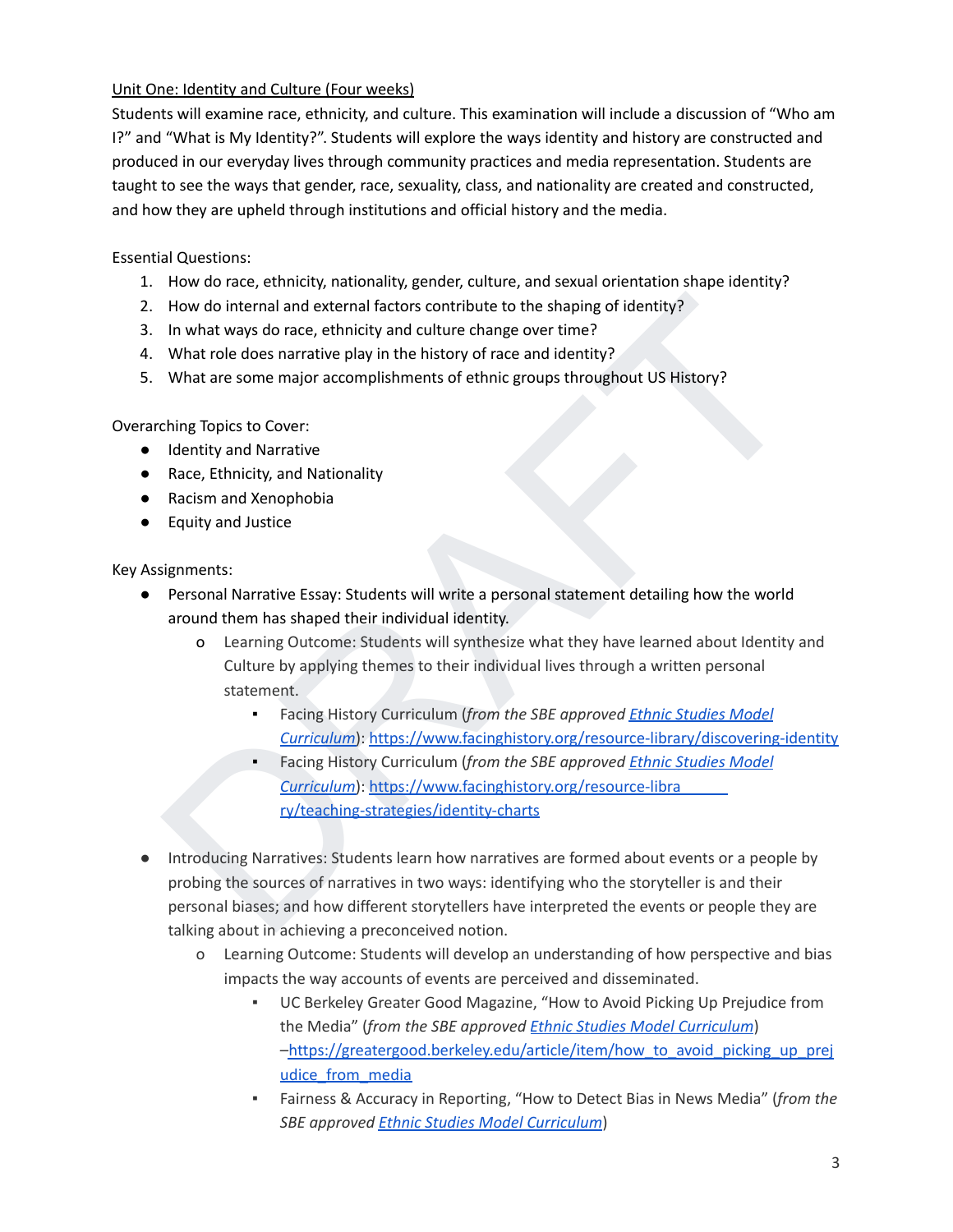[https://fair.org/take-action-now/media-activism-kit/how-to-detect-bias-in-news](https://fair.org/take-action-now/media-activism-kit/how-to-detect-bias-in-news-media/) [-media/](https://fair.org/take-action-now/media-activism-kit/how-to-detect-bias-in-news-media/)

- Stanford University Civic Online Reasoning (*from the SBE approved [Ethnic](https://www.cde.ca.gov/ci/cr/cf/esmc.asp) Studies Model [Curriculum](https://www.cde.ca.gov/ci/cr/cf/esmc.asp)*), "News Versus Opinions," "Who's Behind the Information?", "What's the Evidence?," "What do Other Sources Say?" "How to Find Better Information Online," and "Civic Online Reasoning,["](https://cor.stanford.edu/curriculum/) <https://cor.stanford.edu/curriculum/>
- Center for Media Literacy, "Questions/ Tips: Media Deconstruction/Construction Framework" (*from the SBE approved Ethnic Studies Model [Curriculum](https://www.cde.ca.gov/ci/cr/cf/esmc.asp)*) http://www.medialit.org/sites/default/files/QTIPS%20CHART\_1\_0.pdf
- Facing History Curriculum per CDE: (*from the SBE approved Ethnic Studies Model Curriculum*) https://www.facinghistory.org/resource-library/my-part-story-exploring-identityunited-states/identity-and-labels
- The danger of a single story Chimamanda Ngozi Adichie (*from the SBE approved Ethnic Studies Model Curriculum*) https://ed.ted.com/lessons/TXtMhXIA
- History of Course Identified Ethnic Groups: Introduction to the experience of various ethnic groups in the United States and the building of their American Dream.
	- o Learning Outcomes: Students will develop an understanding of the experiences of each ethnic group and how their experience correlates to that of other ethnic groups in American society.
- http://www.medialit.org/sites/default/files/QTIPS%20CHART 1\_0.pdf<br> [F](https://www.cde.ca.gov/ci/cr/cf/esmc.asp)acing History Curriculum per CDE: (from the SBE approved Ethnic Studies Model<br>
Curriculum)<br>
https://www.facinghistory.org/resource-library/my-part-story-e ▪ What Census Calls Us: A Historical Timeline (*from the SBE approved Ethnic Studies Model Curriculum*) (https://www.pewresearch.org/interactives/what-census-calls-us/; PDF at https://www.pewresearch.org/wp-content/uploads/2020/02/PH\_15.06.11\_Mul tiRacial-Timeline.pdf)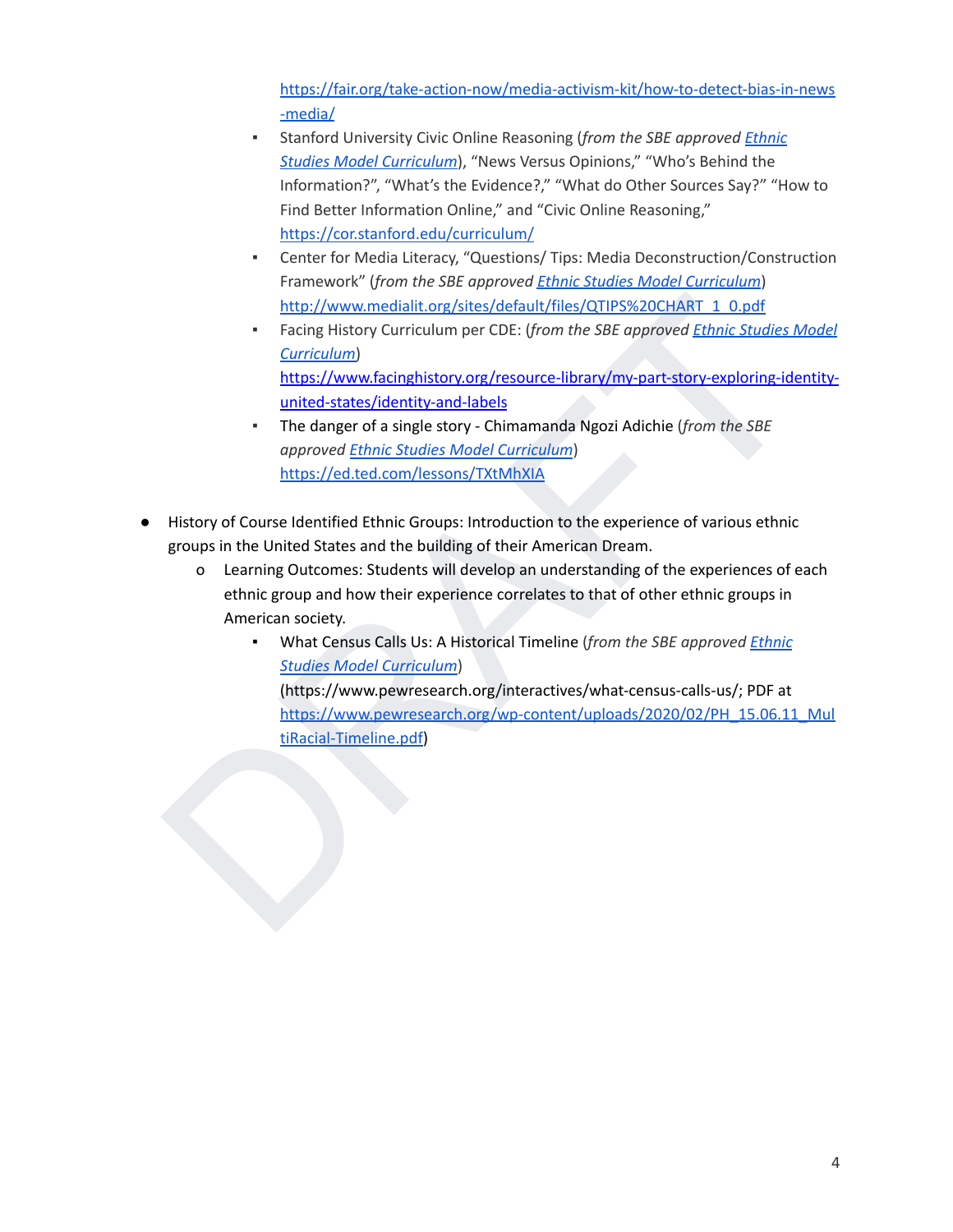# Unit Two: Origins, Movement, and Migration (Four Weeks)

This unit will highlight both physical and human geography. Students will study the push and pull factors of migration, past and present migration trends, and compare migration patterns within the origins of the United States and connection to the American Experience. There will be inclusion of current events and local areas.

Essential Questions:

- 1. How and why did people come to the United States? How does this differ from the people that were here originally?
- 2. How do physical and cultural borders act as a barrier and/or deterrent to migration to the United States?
- 3. What are past and future patterns of migration that could change the course of United States history?

Overarching Topics to Cover:

- Push & Pull Factors
- Settling in the United States
- Obstacles & Opposition: Immigration law and community resistance
- Impact Migration has on Identity (of individuals, of a community, a country)

Key Assignments:

- Family/Personal Migration Narrative Students will conduct interviews and research to develop a personal narrative that demonstrates their American migration story and ancestral connections.
	- o Learning Outcome: Students will gain an understanding of their unique migration story, and how it relates to the American experience.
		- Facing History Curriculum (*from the SBE approved Ethnic Studies Model Curriculum*)

https://www.facinghistory.org/resource-library/becoming-american-exploring-n ames-and-identities

- How do physical and cultural borders act as a barrier and/or deterrent to migration to the United<br>States?<br>
What are past and future patterns of migration that could change the course of United States<br>
Noticy?<br>
What are pa **• A Nation of Immigrants- Students will explore early migration patterns and immigration policies** through a simulation activity. The simulation takes students through a history of migration which includes U.S. policies and requires them to discuss and critique each policy before creating one they believe is best and defending their decision.
	- o Learning Outcome: In collaborative groups, students will analyze immigration policies as well as develop and defend their own based on research, perspectives, and compromise.
		- Facing History Curriculum (*from the SBE approved Ethnic Studies Model [Curriculum](https://www.cde.ca.gov/ci/cr/cf/esmc.asp)*): [https://www.facinghistory.org/resource-library/becoming-american-immigration](https://www.facinghistory.org/resource-library/becoming-american-immigration-experiences) [-experiences](https://www.facinghistory.org/resource-library/becoming-american-immigration-experiences)
		- Facing History Curriculum (*from the SBE approved Ethnic [Studies](https://www.cde.ca.gov/ci/cr/cf/esmc.asp) Model [Curriculum](https://www.cde.ca.gov/ci/cr/cf/esmc.asp)*):

[https://www.facinghistory.org/sites/default/files/publications/becoming\\_americ](https://www.facinghistory.org/sites/default/files/publications/becoming_american.pdf) [an.pdf](https://www.facinghistory.org/sites/default/files/publications/becoming_american.pdf)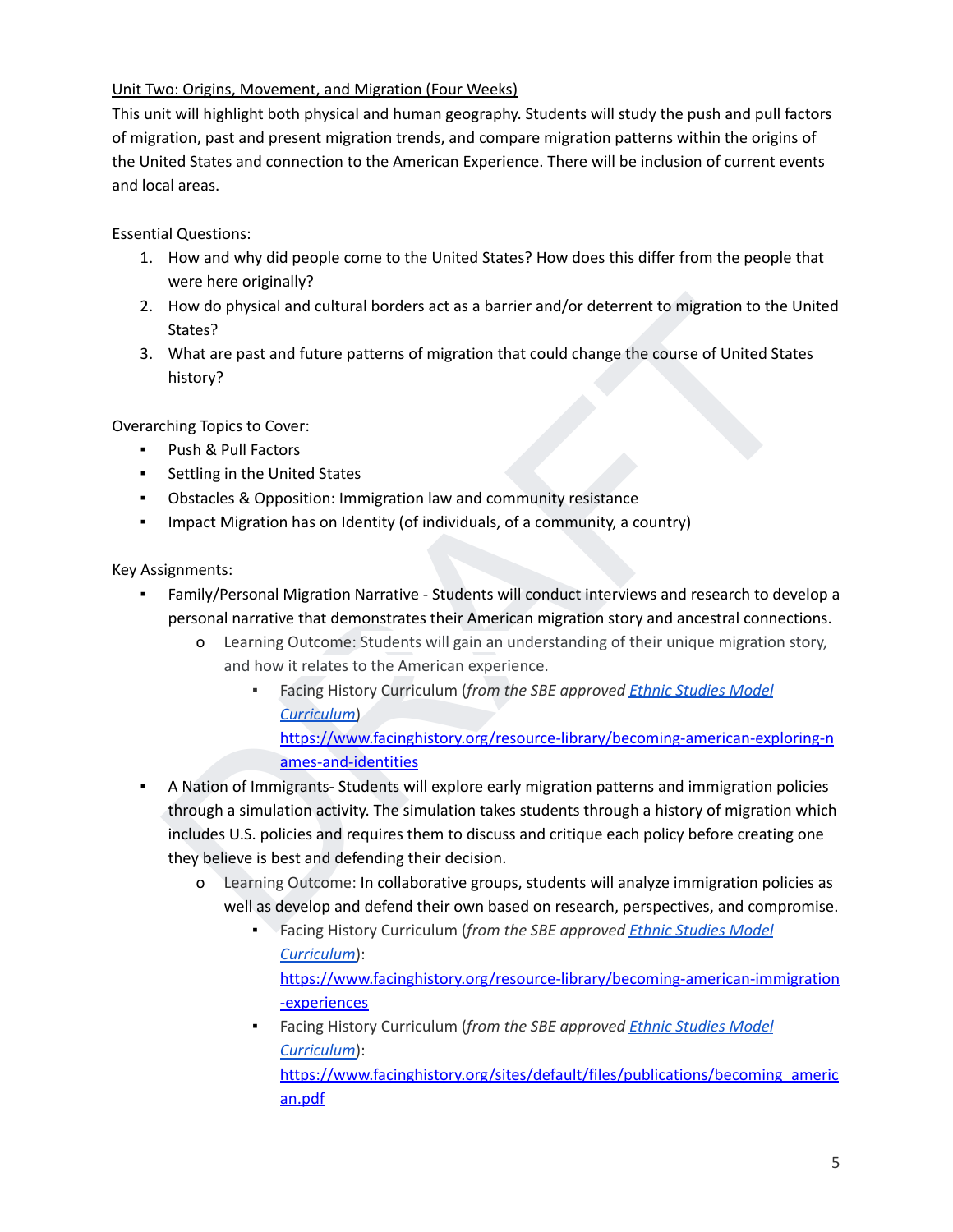- Map global migration patterns to the United States –Students will create maps displaying various migration patterns into the United States over the course of the country's history.
	- o Learning Outcome: Understand the complex outcomes of push/pull migration: chain migration, civil war, migratory employment, step migration by studying migration data in the United States from the 1800's to current day.
		- Population Reference Bureau data on migration trends to the United States (*from the SBE approved Ethnic Studies Model [Curriculum](https://www.cde.ca.gov/ci/cr/cf/esmc.asp)*): <https://www.prb.org/resources/trends-in-migration-to-the-u-s/>
		- Migration Policy Institute article on Central American migration to the United States:

https://www.migrationpolicy.org/article/central-american-immigrants-united-st ates (*from the SBE approved Ethnic Studies Model Curriculum*):

- National Archives data and research on the Great Migration: https://www.archives.gov/research/african-americans/migrations/great-migrati on (*from the SBE approved Ethnic Studies Model Curriculum*):
- States:<br>
https://www.migrationnolicy.org/article/central-annetican-immigrants-united-st<br>
https://www.migrationnolicy.org/article/studies/Model Curriculum):<br>
National Archives data and research on the Great Migration:<br>
http National Park Service analysis on Trail of Tears: https://www.nps.gov/articles/the-trail-of-tears-and-the-forced-relocation-of-the -cherokee-nation-teaching-with-historic-places.htm (*from the SBE approved Ethnic Studies Model Curriculum*):
- Understand the complexity of United States immigration laws students will compare and contrast various immigration policies throughout the history of the US and discuss the impact of the policies, and how migrant groups have fought to overcome restrictive policies.
	- o Learning Outcome: Students will understand the role immigration policy has in the American journey of various migrant groups throughout the United States.
		- Facing History Curriculum (*from the SBE approved Ethnic Studies Model Curriculum*): https://www.facinghistory.org/educator-resources/current-events/what-our-obli
		- gation-asylum-seekers ▪ Facing History Curriculum (*from the SBE approved Ethnic Studies Model Curriculum*): https://www.facinghistory.org/educator-resources/current-events/legacies-chin ese-exclusion
		- Council on Foreign Relations Immigration debate activity: https://www.cfr.org/backgrounder/us-immigration-debate-0 (*from the SBE approved Ethnic Studies Model Curriculum*):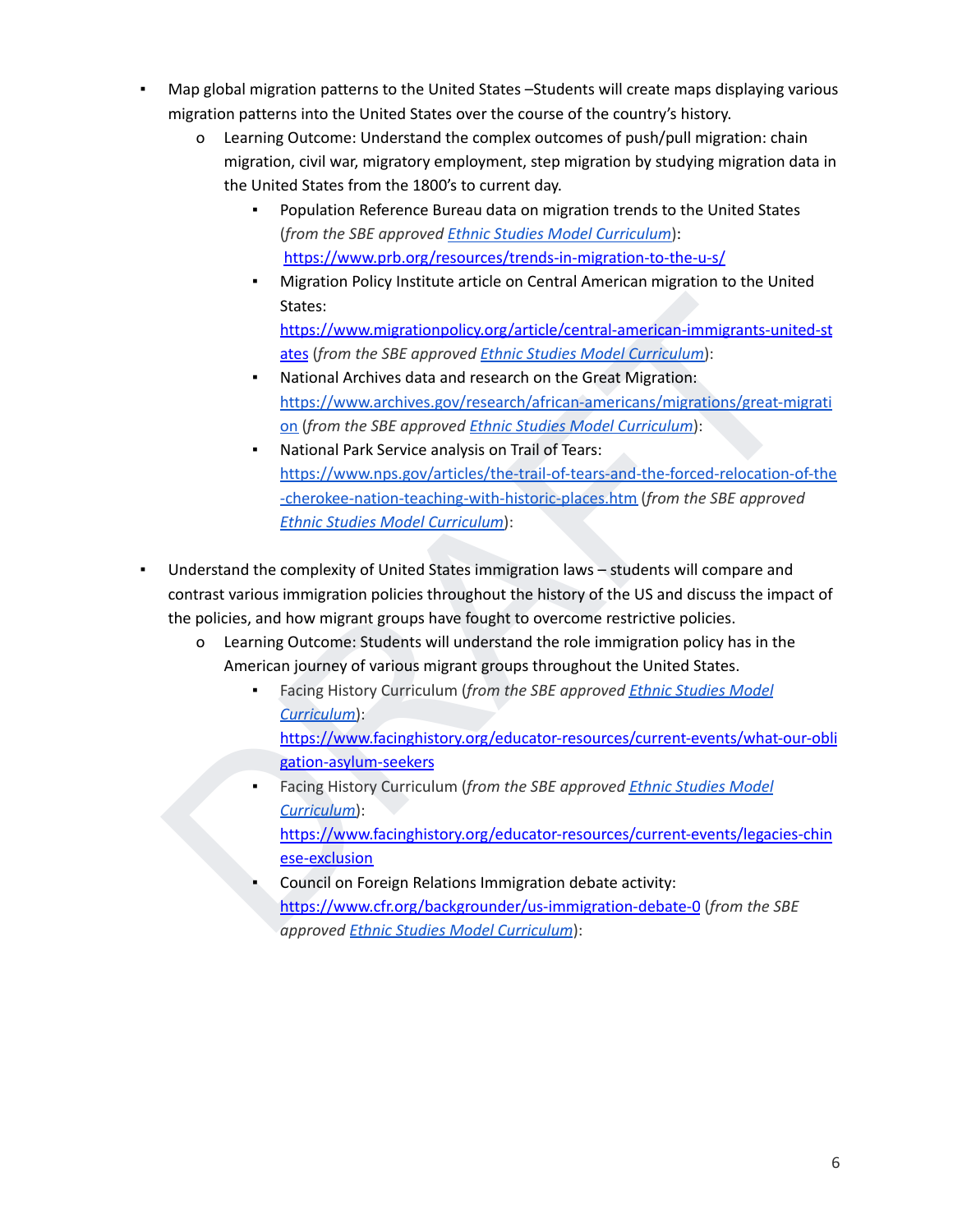## Unit Three: Systems and Power (Four Weeks)

This unit will focus on the introduction of political, social/cultural, and economic systems that have existed in the past and persist. Students will analyze how systems/institutions of oppression were used and how that impacts society today within the United States and how various ethnic groups faced challenges when aiming to achieve the American Dream.

Essential Questions:

- 1. Who and / or what institutions of power and systems create, impose, and maintain the dominant narratives in the United States?
- 2. How have individuals, institutions or power and systems sought to direct society to maintain the status quo?
- 3. How have groups been systematically oppressed in their drive to achieve the American Dream?
- 4. What systems of oppression still exist today? How do those systems impact different groups?

Overarching Topics to Cover:

- Privilege (Who has it?)
- Oppression (Who experiences it?)
- Systems: Politics, Military, Education, Prisons, Housing, Economics
- Generational Trauma

- How have individuals, institutions or power and systems sought to direct society to maintain the<br>status quo?<br>How have groups been systematically oppressed in their drive to achieve the American [D](https://sheg.stanford.edu/history-lessons/chinese-immigration-and-exclusion)ream?<br>What systems of oppre Identifying how privilege exists in the United States – Students will examine multiple examples of privilege within the United States and examine how various ethnic groups were affected as a result. The lessons provided will show how laws have favored those who were born in the United States and have made immigration difficult for various ethnic groups arriving in the United States. Lessons linked below are teacher resource guides to complete lessons.
	- o Learning Outcome: Students will understand how some groups within the United States have privilege based on factors like race, class, religion, immigration status and gender/sexuality and how that makes advancement towards the American dream easier.
		- "Chinese Immigration and Exclusion" Stanford History Education Group (*from the SBE approved Ethnic Studies Model Curriculum*) https://sheg.stanford.edu/history-lessons/chinese-immigration-and-exclusion
		- "Mexican Migration in the 1930's" Stanford History Education Group(*from the SBE approved Ethnic Studies Model Curriculum*) https://sheg.stanford.edu/history-lessons/mexican-migration-1930s
- Understanding Oppression Students will examine how various ethnic groups within the United States have faced oppression throughout history and in the present day and how that has hindered their achievement of the American Dream. Lessons linked below are teacher resource guides to complete lessons.
	- o Learning Outcome: Students will understand the cause and effect of oppression that various ethnic groups have faced within the United States.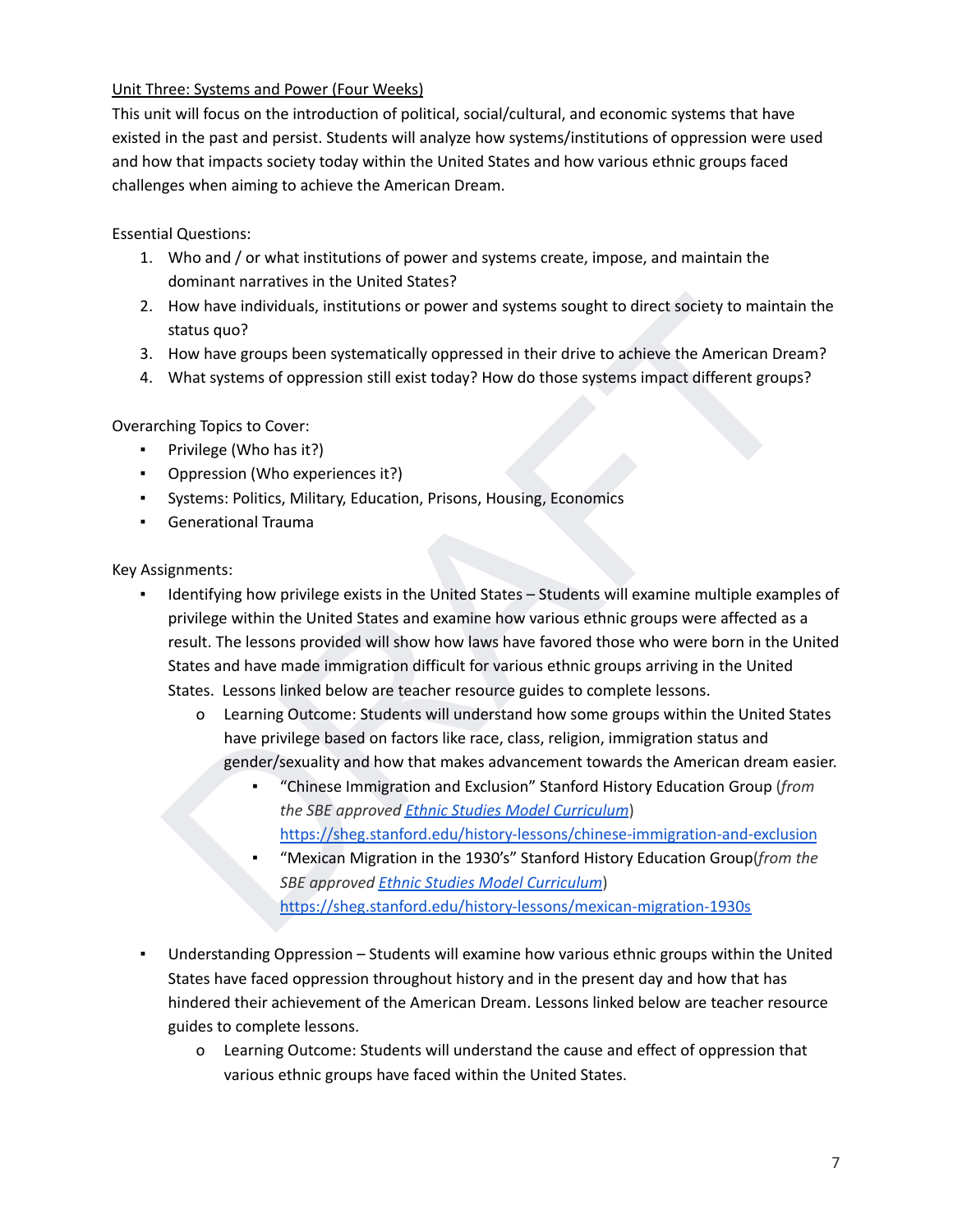- "Old Hatred, New Paradigms: Combatting Antisemitism in the Twenty-First Century" Facing History and Ourselves (*from the SBE approved Ethnic [Studies](https://www.cde.ca.gov/ci/cr/cf/esmc.asp) Model [Curriculum](https://www.cde.ca.gov/ci/cr/cf/esmc.asp)*) [https://www.facinghistory.org/resource-library/old-hatred-new-paradigms-com](https://www.facinghistory.org/resource-library/old-hatred-new-paradigms-combating-antisemitism-twenty-first-century) [bating-antisemitism-twenty-first-century](https://www.facinghistory.org/resource-library/old-hatred-new-paradigms-combating-antisemitism-twenty-first-century)
- "Responding to #livingwhileblack Confronting Unexamined Bias in Everyday Life" Facing History and Ourselves (*from the SBE approved Ethnic [Studies](https://www.cde.ca.gov/ci/cr/cf/esmc.asp) Model [Curriculum](https://www.cde.ca.gov/ci/cr/cf/esmc.asp)*) [https://www.facinghistory.org/educator-resources/current-events/responding-li](https://www.facinghistory.org/educator-resources/current-events/responding-livingwhileblack) vingwhileblack
- vingwhileblack<br>
Understanding Systems of Oppression Students will examine various systems of oppression by<br>
reading and examining former United States' policies. Students will examine cause and effect<br>
and determine how Understanding Systems of Oppression – Students will examine various systems of oppression by reading and examining former United States' policies. Students will examine cause and effect and determine how the impact of these policies have real world implications today that could potentially hinder various ethnic groups from achieving the American Dream. Lessons linked below are teacher resource guides to complete lessons.
	- o Learning Outcome: Students will understand how various systems and institutions of oppression have hindered various ethnic groups from achieving equality and the American dream in the United States.
		- "The Color of Law: Creating Racially Segregated Communities" Learning for Justice - Teaching Tolerance (*from the SBE approved Ethnic Studies Model Curriculum*)

https://www.learningforjustice.org/classroom-resources/lessons/the-color-of-la w-creating-racially-segregated-communities

- "Eugenics and Civic Biology: An Exploration of Buck vs. Bell" Facing History and Ourselves (*from the SBE approved Ethnic Studies Model Curriculum*) https://www.facinghistory.org/resource-library/eugenics-and-civic-biology-explo ration-buck-vs-bell
- "What a Black Man Wants: The 15th Amendment and the Right to Vote" Anti-Defamation League (*from the SBE approved Ethnic Studies Model Curriculum*)

https://www.adl.org/education/educator-resources/lesson-plans/what-a-blackman-wants-the-15th-amendment-and-the-right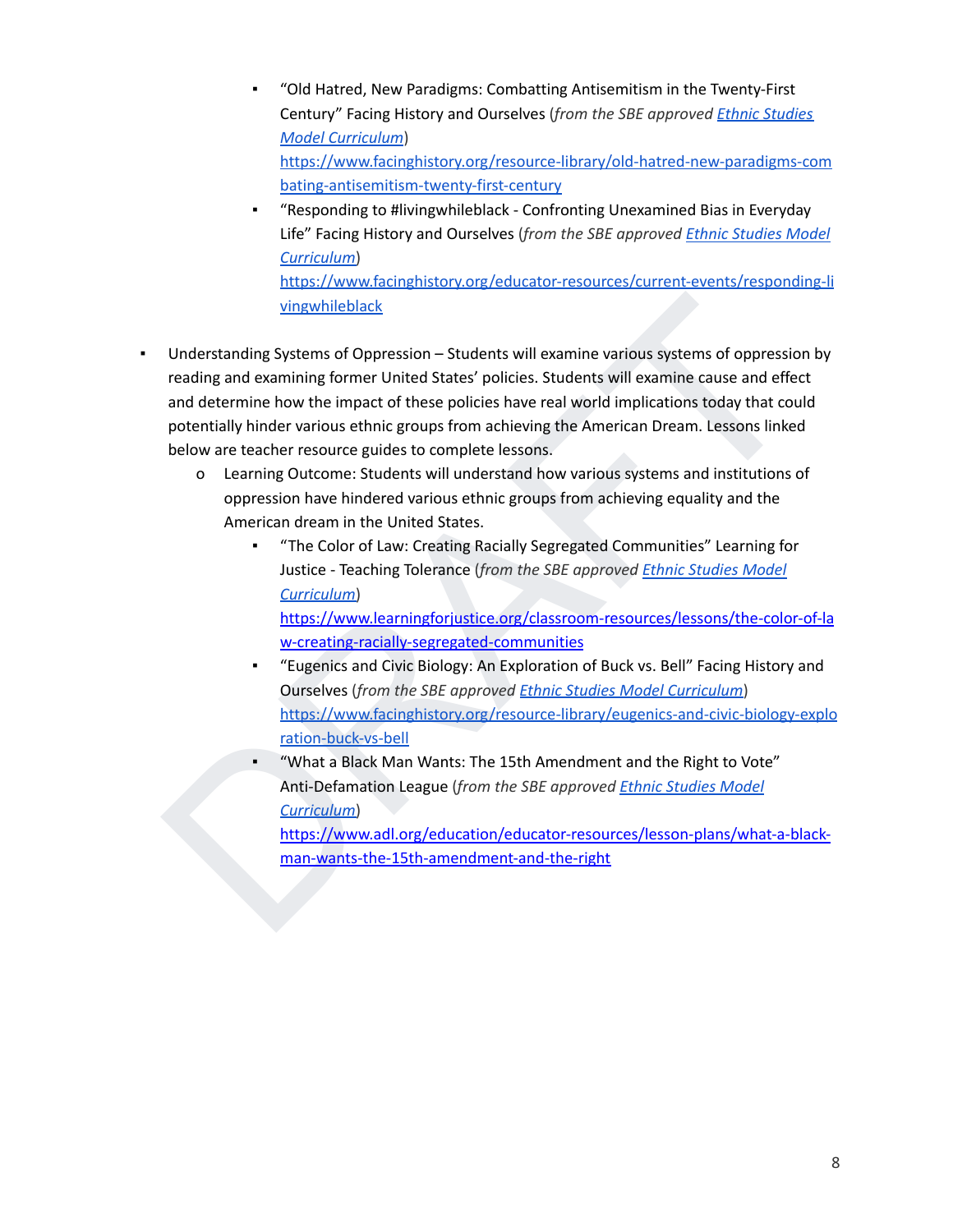## Unit Four: Resistance and Social Movements (Four Weeks)

Students will learn the history of social movements that have advocated for change in the United States, as well as identifying local movements. To achieve this, students will analyze various organization goals to create change. In addition, we will examine the planning and tactics that were used in accomplishing the goal of changing American policy locally and abroad. This will be done with the goal of comparing and contrasting various movements throughout American history to better develop an understanding of the circumstances and efforts that have led to change in the USA.

Essential Questions:

- 1. What role does civil dissent play in the story of the United States?
- 2. What impact have various social movements had on shaping the identity of the U.S.?
- 3. How does social advocacy change over time? Which advocacy strategies have been successful?
- 4. How have various social movements impacted political, economic, and social systems historically and contemporarily?
- 5. How do social movements develop, evolve and impact society in ways that fight injustice? Does it create solidarity across diverse groups of people?
- 6. What role do social movements play in your life today as a member of American society?

Overarching Topics to Cover:

- Resistance to Religious and Political Oppression
- Developing the Ideas of Democracy
- Constitutional Rights
- The role of religion, political policy, economics, and cultural norms in the genesis and execution of social movements
- Civil Rights/Equal Rights movements including the LGBTQ movement and the disability movement
- Chronological comparison across various ethnic groups
- Focus on impactful and notable movements and their role in leading to seminal court cases

- What role does civil dissent play in the story of the United States?<br>
What impact have various social movements had on shaping the dietrity of the U.S.?<br>
How does social advocacy change over time? Which advocacy strategies Resistance to Violence: A Lesson on Social Justice Activists and Strategies. This lesson introduces the History Experience for African Americans in their pursuit to create Social change in regards to gun violence in Southern California communities.
	- o Learning Outcome: Students will be able to critically analyze media resources about the Los Angeles Riots to discern fact from opinion while learning about the differing treatment of racial groups throughout our country and the motives behind social justice movements, including the circumstances that force communities to respond when their basic American rights are not protected.
- To the Supreme Court: Have students compare and contrast Supreme Court cases that came out of Southern California and focused on desegregation of schools. Connect these with more commonly known cases like *Brown v BOE*. (Note: *The resources below are taken from law.justia.com website, which is a resource listed in the SBE approved Ethnic [Studies](https://www.cde.ca.gov/ci/cr/cf/esmc.asp) Model [Curriculum](https://www.cde.ca.gov/ci/cr/cf/esmc.asp)*)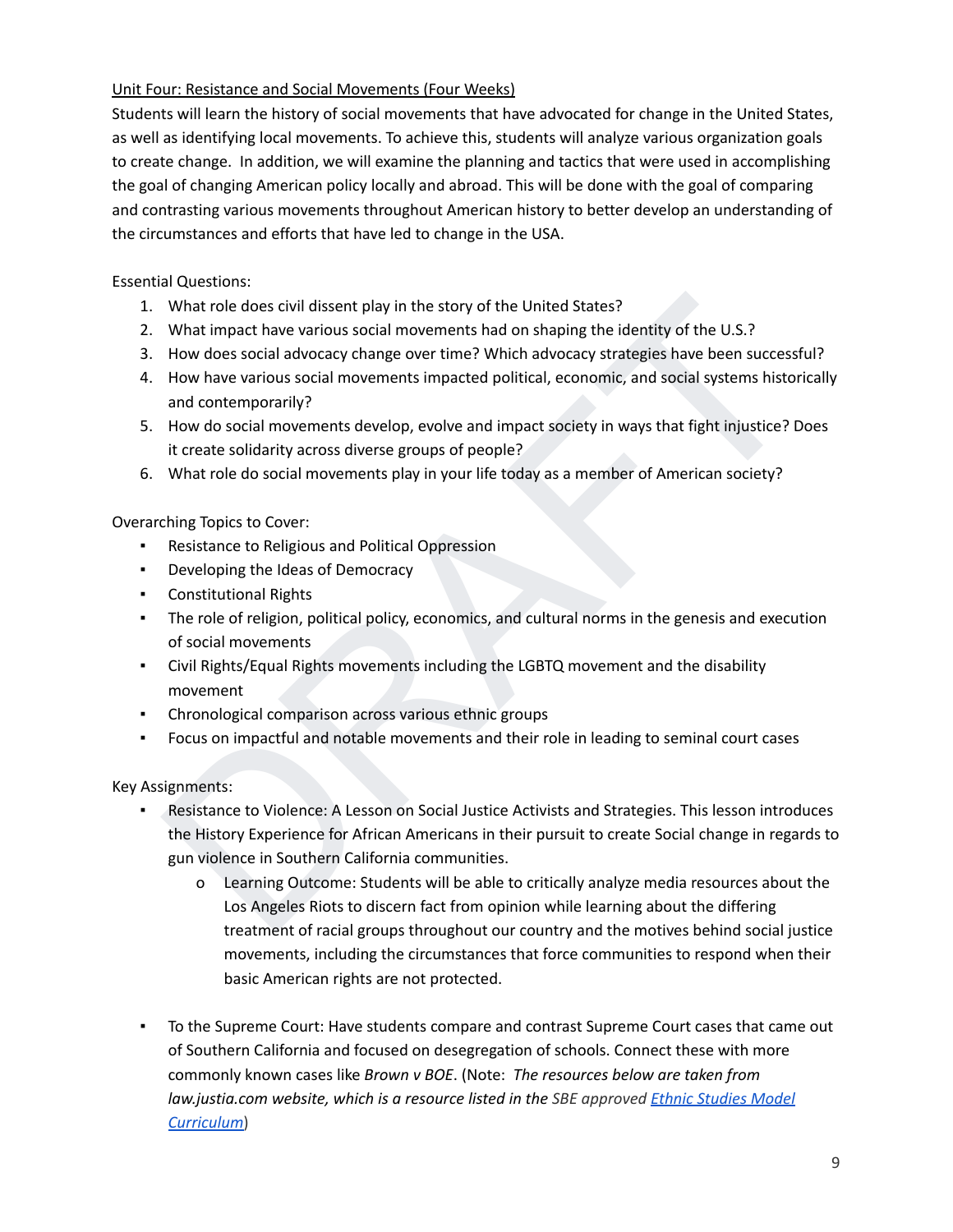- o Learning Outcome: Students will develop an understanding of the role of the Supreme Court in enacting social change, including how judicial precedent creates a legal basis for that change and preserving the rights of all Americans.
	- *Soria v. Oxnard* <https://law.justia.com/cases/federal/district-courts/FSupp/386/539/2307887/> (The law.justia.com website listed as a resource in *the SBE approved [Ethnic](https://www.cde.ca.gov/ci/cr/cf/esmc.asp) Studies Model [Curriculum](https://www.cde.ca.gov/ci/cr/cf/esmc.asp)*)
	- *McKinny v. Board of Trustees* https://law.justia.com/cases/california/supreme-court/3d/31/79.html (The law.justia.com website listed as a resource in *the SBE approved Ethnic Studies Model Curriculum*)
	- *Brown v. Board of Education* https://supreme.justia.com/cases/federal/us/347/483/ (The law.justia.com website listed as a resource in *the SBE approved Ethnic Studies Model Curriculum*)
- https://law.justia.com/cases/california/supreme-court/3d/31/79.html ([T](https://law.justia.com/cases/california/supreme-court/3d/31/79.html)he<br>
law.justia.com website listed as a resource in the SBE approved Ethnic Studies<br>
Model Curriculum)<br>
Brown v. Boord of Education<br>
How is complete incl Farm Workers Unite: Have students research the formation of the United Farm Workers, and the role of the Filipinx and Mexican community in its development. Highlight the work of Larry Itliong, Philip Vera Cruz, Cesar Chavez, and Dolores Huerta. Incorporate how art and music became central in their movements.
	- o Learning Outcome: Students will learn about the value of labor and farm work, the importance of labor unions in protecting the rights of American workers, and how culture and art play a role in social change.
		- Delano Manongs (*from the SBE approved Ethnic Studies Model Curriculum*) www.delanomanongs.com
		- "Journey for Justice" (*from the SBE approved Ethnic Studies Model Curriculum*) https://www.youtube.com/watch?v=jTl17BnAaPk&feature=youtu.be
		- Filipino American's Contributions to the Labor Movement (*from the SBE approved Ethnic Studies Model Curriculum*) https://californiahss.org/FilipinoContributions.html
- Sacred Land: This lesson exposes students to a highly contentious and ongoing debate around Native American sacred sites. Students will be introduced to the history of the Ohlone people, the significance of shellmounds and ongoing protests that have been organized to protect sacred sites. Students will engage sources that both support the preservation of these sites and those that are in favor of development.
	- o Learning Outcome: Students will understand how different ethnic groups place value on land, and the struggle of the Native American community to preserve their cultural values which predate the modern American experience.
		- Shellmound (*from the SBE approved Ethnic Studies Model [Curriculum](https://www.cde.ca.gov/ci/cr/cf/esmc.asp)*) <https://shellmound.org>
		- Beyond Recognition (*from the SBE approved Ethnic Studies Model [Curriculum](https://www.cde.ca.gov/ci/cr/cf/esmc.asp)*) <https://underexposedfilms.com/beyond-recognition>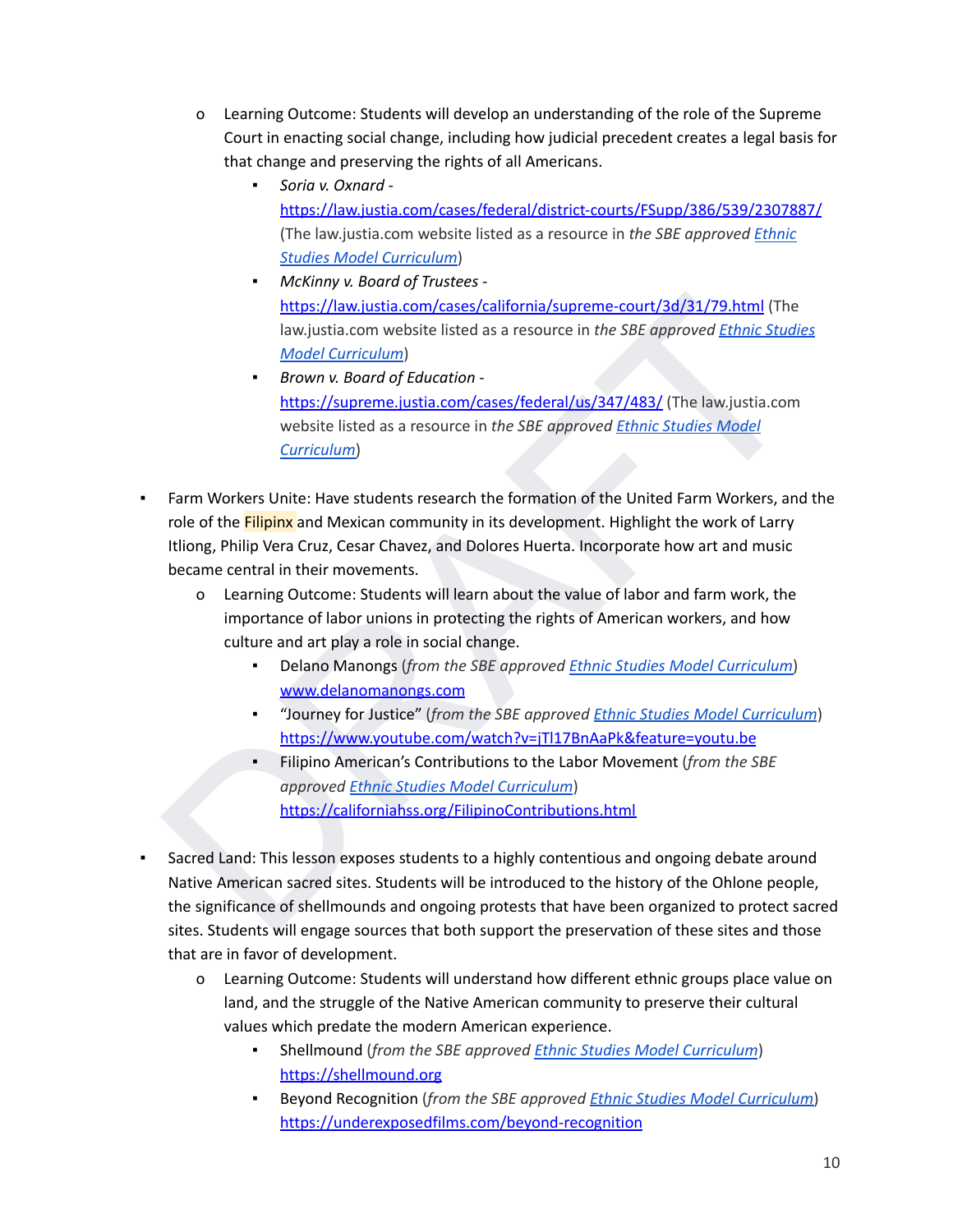- Lisjan History and Territory (*from the SBE approved Ethnic [Studies](https://www.cde.ca.gov/ci/cr/cf/esmc.asp) Model [Curriculum](https://www.cde.ca.gov/ci/cr/cf/esmc.asp)*) <https://sogoreate-landtrust.org/lisjan-history-and-territory>
- Sacred Land Film Project (*from the SBE approved Ethnic [Studies](https://www.cde.ca.gov/ci/cr/cf/esmc.asp) Model [Curriculum](https://www.cde.ca.gov/ci/cr/cf/esmc.asp)*) <https://sacredland.org>